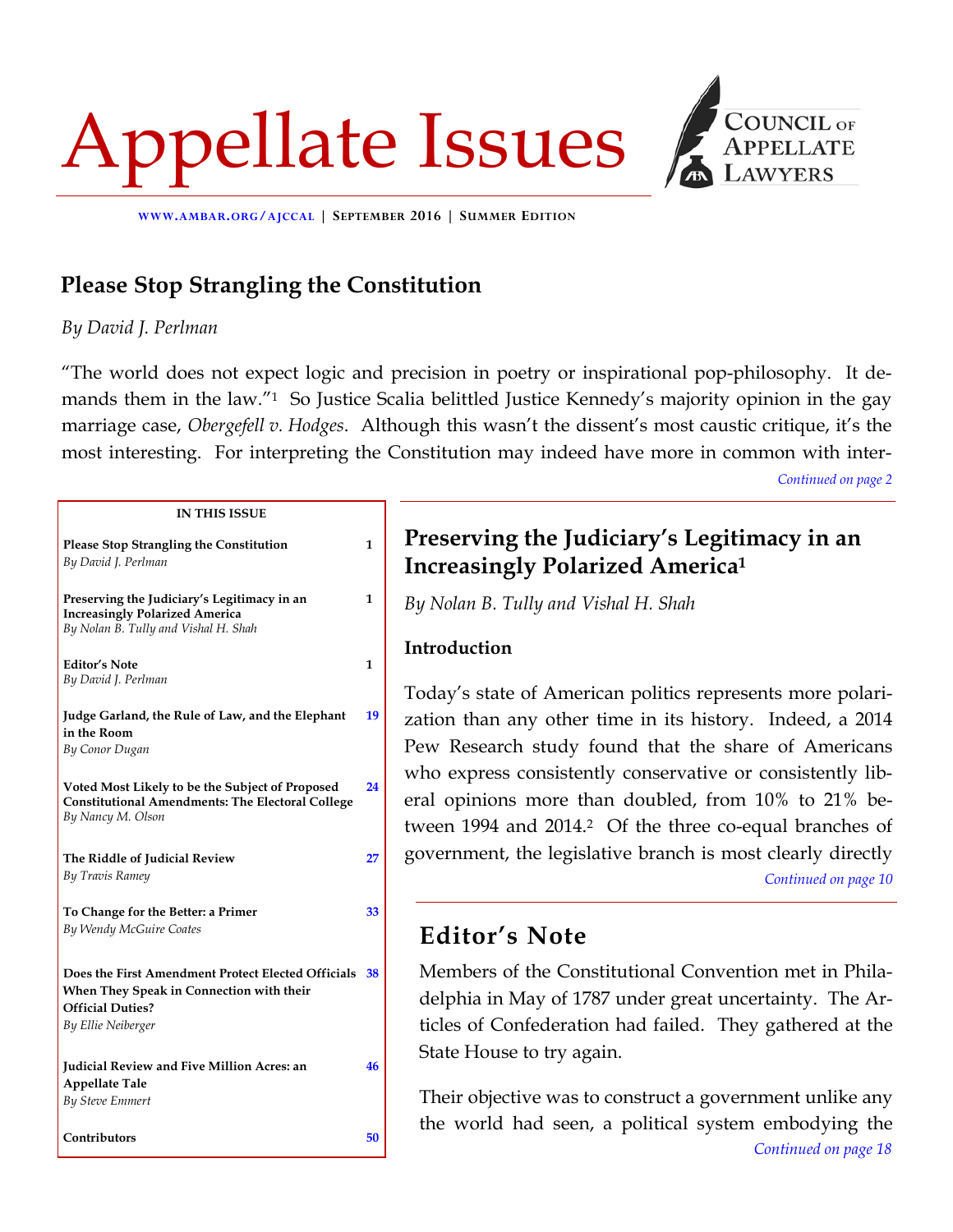### *...Continued from page 1:* **Please Stop Strangling the Constitution**

preting poetry or seeking guidance from inspirational pop-philosophy than in applying deductive logic.

Generally, we're reluctant to acknowledge the true character of legal interpretation. Both legal professionals and the general public prefer to view legal decision making, and hence legal argument, as objective and neutral in a manner modelled on science; if you simply plug the data of each case into the legal rule or formula, you'll get the correct result. We fear that by admitting that legal interpretation entails value judgments that we're conceding that decisionmaking boils down to nothing more than a judge imposing a personal preference. And from that concession, a host of evils are thought to flow—bias, arbitrariness, and ultimately, the erosion of judicial legitimacy.

Countering this fear, we succumb to a compulsion to prop things up with false accounts of decision making, comparing judges to umpires, for example (and thus law to baseball), or worse, to distort legal decisions and argument, dressing them in the phony guise of a preferred paradigm of neutrality and objectivity. It's in the area of Constitutional law, particularly the Constitution's recognition of individual rights, that the complex character of legal interpretation is most evident.

### **Interpreting all the way down**

That the paradigm of a scientific type of objectivity, what Ronald Dworkin referred to as "scientism," is not an accurate or workable model is by no means a new idea.<sup>2</sup> Interestingly, the two sentences from Justice Scalia's dissent quoted above resonate in direct counterpoint to a famous sentence: "The life of the law has not been logic: it has been experience." The author, of course, was Oliver Wendall Holmes, Jr., in 1881 in *The Common Law*.3 Sixteen years later, in his influential essay "The Path of the Law," Holmes considered "… the notion that the only force at work in the development of the law is logic" to be a "fallacy."4 On both occasions, he noted that the law cannot be worked out from "axioms" in the manner of "mathematics."5

As these sentences suggest, Justices Scalia and Holmes held different conceptions of legal interpretation. One might say that Justice Scalia's demands replicable uniformity. This is different from treating like cases alike. It means every mind arguing or deciding a legal issue according to a shared, authoritative method, as if a legal problem were indeed akin to a math problem. It manifests itself as textualism, and in the Constitutional realm, originalism, but it needn't take those forms alone. It's an idea that extends beyond Justice Scalia's and Justice Thomas' literalist approach to text and their reliance on Eighteenth Century practices as an indicator of Constitutional intent. More universally, it is rooted in an underlying belief that legal rules and conclusions—and ultimately, truth itself must be fixed across time and circumstance.

Justice Holmes, viewing the law through the prism of pragmatism, was particularly concerned with how, and whether, legal rules worked. The results of legal decisions count;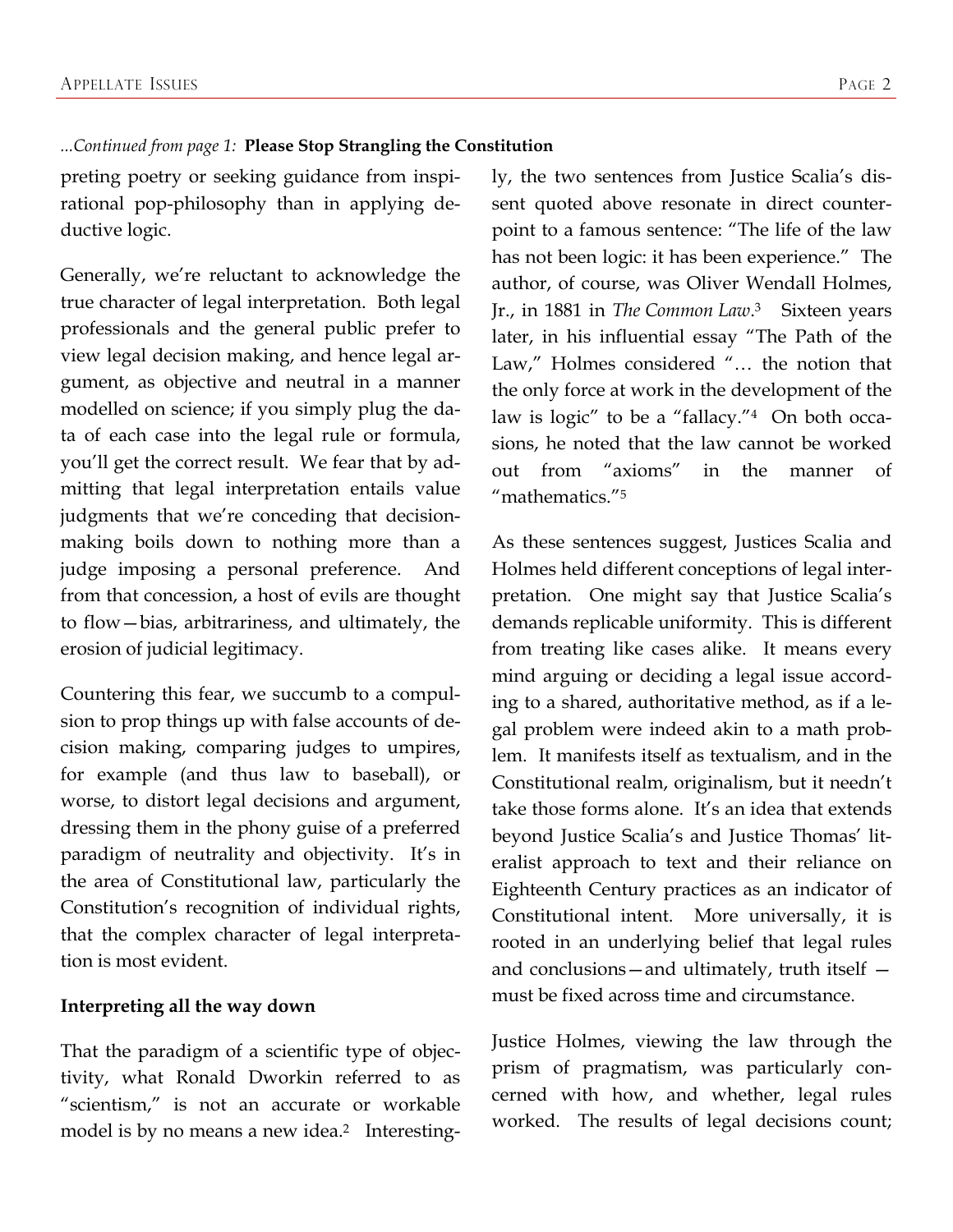they can, in turn, influence the rules. Put another way, the impact of decisions is one factor that will determine how future decisions are made. Legal principle is not static; it must discover a continuing justification and meaning in changing fact. The fixity of a rule is insufficient ground for its validity. As Holmes dramatically put it, "It is revolting to have no better reason for a rule of law than that it was laid down in the time of Henry IV."6

The contrasting sentences from Justices Scalia and Holmes suggest another point: it is impossible to practice law, whether as attorney or judge, particularly Constitutional law, without subscribing, whether explicitly or implicitly, consciously or unconsciously, to a theory of law — of what law is and ought to be. For the decisional process must begin and end somewhere, making its way from here to there by some intellectual means.

More generally, when we engage in some discipline or endeavor, we can't help but interpret the endeavor itself. As Ronald Dworkin wrote: "When we interpret any particular object or event, … we are also interpreting the practice of interpretation in the genre we take ourselves to have joined...."<sup>7</sup> In our case, the genre is law. In a continuation of the same sentence, Dworkin explained **how** practice in any genre, whether it be law or science or literature, also constitutes an interpretation of the genre itself: "we interpret that genre by attributing to it what we take to be its proper purpose — the value that it does and ought to provide."8 In other words, in interpreting the law in any particular case, we are also positing some underlying values or objectives for law itself.

#### **Clear text and context**

In its guaranty of rights, the Constitution is clear. It is neither ambiguous nor "vague," the descriptive term Justice's Scalia applied in *Obergefell*.9 For the Constitution — like a poem cannot be expected to relinquish all of its potential meanings instantaneously in the absence of interpretive contexts yet unrealized. The First Amendment clearly restrains Congress' hand in areas of religion, speech, assembly, and petition. By carving out swaths of freedom, it implicates political values and ideals. Other passages are even more open-ended, such as the Fifth Amendment's prohibition against deprivation of "life, liberty, or property, without due process of law" or the Fourteenth's guarantee of "equal protection of the laws," but they are all clear in what they proclaim. Likewise, the Ninth Amendment's statement that "the enumeration in the Constitution of certain rights shall not be construed to deny or disparage others retained by the people," preserving a region of unarticulated — and yet unrealized — individual rights.

The document needn't specify how any of these rights or political values will influence any particular case. It needn't specify how conflicts between them should be resolved. The Constitution's guarantee of rights is not "vague" any more than a poem is "vague" because its meaning can't be encapsulated in prose. In the words of Chief Justice Marshall, "…we must never forget it is a *constitution* we are expounding."10 Within the genre of law, the Constitution is a sub-genre; intended to guide the future life of a nation, its text requires semantic breadth and a mode of interpretation befitting its task.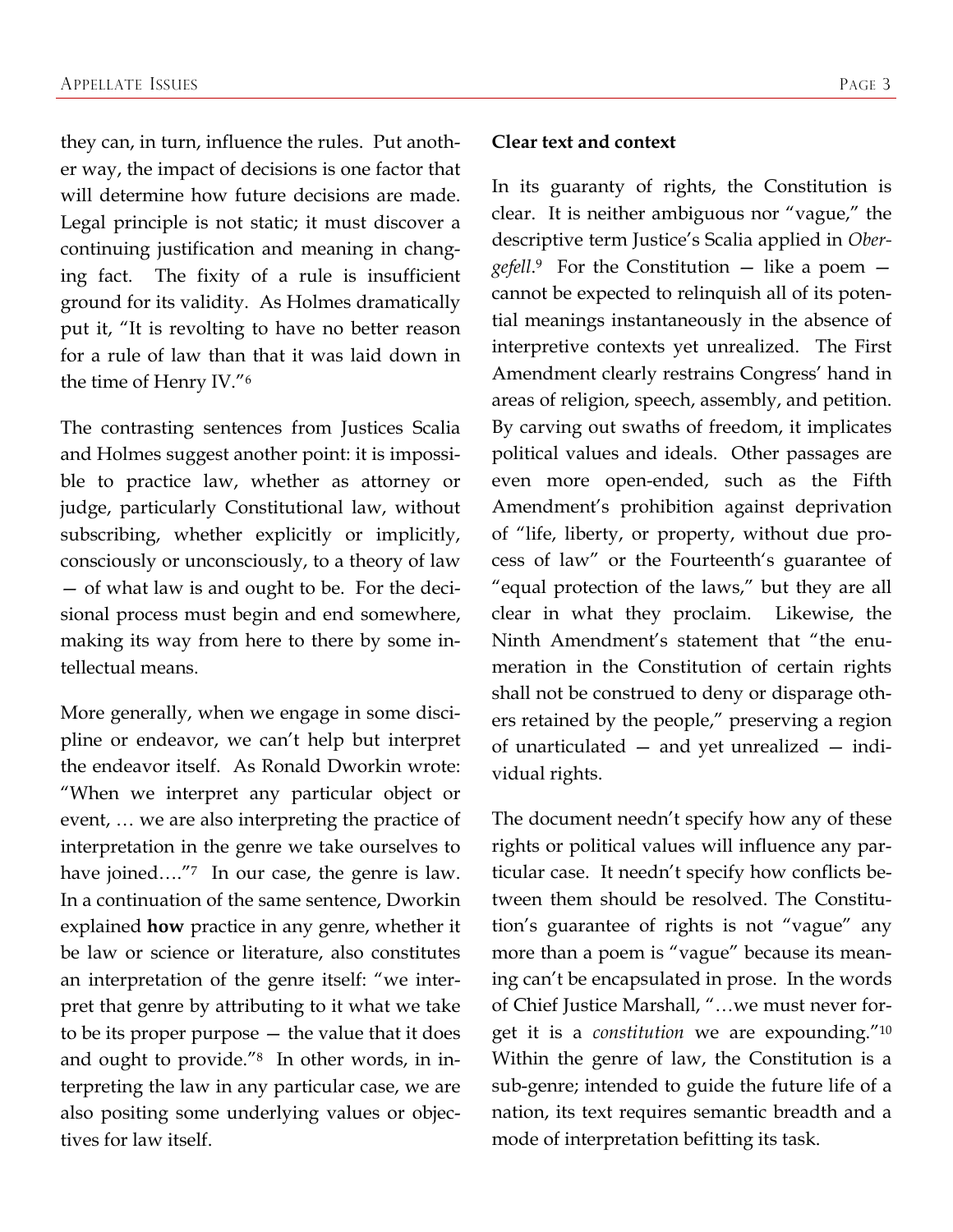The Constitution is not a static collection of words but  $-$  again, not unlike a poem  $-$  it opens into a reality beyond the text itself. Put another way, it references our continually evolving experience, influences this experience, and, perhaps most importantly, can be read and interpreted only from the vantage point and context of this experience. It cannot stand apart from the ever-changing flow of experience from which we perceive it and to which we apply it.

Despite the Founder's genius, their foresight was limited. Not only were they unable to foresee the physical and technological components of our world — electricity, automobiles, aircraft, the internet, devastatingly destructive weapons — but our mental landscape, our new modes of understanding both our setting and ourselves. But there's even more to the unforeseeability inherent to constitution-making. The document, as the Founders well knew, set in motion a dynamic system —a set of moving pieces of government —and there was no telling how the dynamic system would play out, how the elements of democratic government and the opposing forces of checks and balances would work. There was no predicting what the government would look like, what forms of action the branches of government might take in relation to each other or in relation to its citizens. What is more, this dynamic system, in turn, was embedded in larger dynamic social, cultural, and natural systems. **Everything** was, and remains, subject to complex, unpredictable change.

Certainly, a Constitutional guarantee of rights could never be interpreted in the same manner as legal pronouncements, or, to use the language of positivist legal theory, a "command of the sovereign," such as a statute or rule. Secondly, it's obvious that the Constitution's creation of individual rights that trump the majority will entails political and moral values— freedom of speech and religion, for example, or equality under the law and in relation to the government. - Finally, being the originating blueprint for a dynamic system — which itself functions in a dynamically changing world — it can be interpreted only by assessing and reassessing those implicated values in newly arising contexts. The contexts aren't "new" simply by virtue of changing factual scenarios but "new" by virtue of a changing social and cultural environment, changing human knowledge, and a changing legal structure. The metaphor of a "living Constitution" never lost its relevance.

#### **The possibility of** *becoming* **cruel and unusual**

It seems obvious that, while underlying Constitutional values in their broadest conception are identifiable, a particular Constitutional rule or holding is subject to change since the context that influences a holding is subject to change, indeed, unforeseeable change. Thus, it makes perfect sense that, while the death penalty may have been held to be Constitutional, it may, at a later time, run afoul of the Eighth Amendment's prohibition against cruel and unusual punishment.

As Justice Breyer, joined by Justice Ginsburg, argued in his dissent in *Glossip v. Gross*, circumstances may arise that require re-evaluation of the death penalty.11 Justice Breyer's argument for re-evaluation has four parts. First, innocent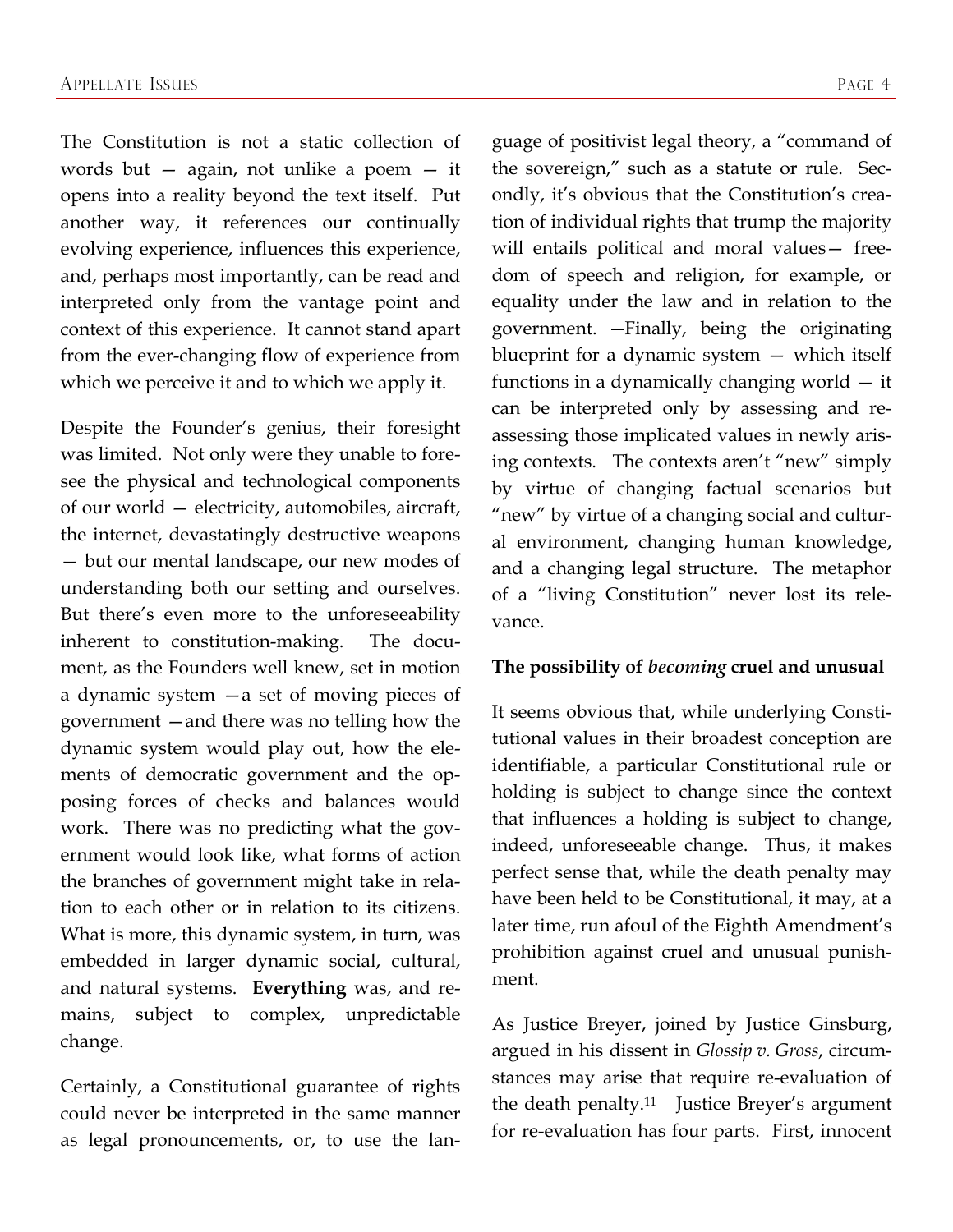people are sentenced to death more frequently and more certainly than we realized. Secondly, the death penalty is arbitrarily imposed and therefore cruel. Thirdly, the delay in death penalty cases renders it cruel. Fourth, it's unusual since its use is declining.

Justice Breyer made the point in connection with the first argument — although it could support all the arguments — that the taking of a life by the state is of a different order from other punishment due to its "finality."12 "Qualitative difference" is the phrase he quotes from *Woodson v. North Carolina.13* It's for this reason that we should be less tolerant of error when the sentence is death. In his rebuttal, Justice Scalia ignored Justice Breyer's point that death is another order of punishment, claiming that Justice Breyer misses the mark because the errors stem from the process of conviction, not the sentence. Importantly, the Breyer dissent reviews the changed factual context justifying re -evaluation due to errors. For example, the advent of DNA analysis has made us more certain than ever before of the number and identity of innocent people sentenced to death.

Justice Scalia's rebuttal, joined by Justice Thomas, is notable for its contrasting approach in which a Constitutional rule tends to be frozen in time. It begins by comparing the scenario of reconsidering capital punishment to "Groundhog  $Day''$  – the movie in which the protagonist finds himself reliving Groundhog Day until he gets his human interactions empathetically right. In Justice Scalia's view, analysis should be brought to a close once and for all because of the words of the Constitution itself: "It is impossible to hold unconstitutional that which the

Constitution explicitly *contemplates*." The dissent continues: "The Fifth Amendment provides that '[n]o person shall be held to answer for a capital . . . crime, unless on a presentment or indictment of a Grand Jury,' and that no person shall be 'deprived of life . . . without due process of law.'"14

Yet it's not impossible that capital punishment, even though practiced in Eighteenth Century America and mentioned in the Constitutional text, could **become** unconstitutional, since the protection against cruel and unusual punishment must be realized, can only be realized, in a world subject to dynamic change. The inquiry doesn't end — because it's a **constitution** that we're interpreting — with the inability of Constitutional draftsmen to foresee that in another, future context capital punishment might conflict with the prohibition against cruel and unusual punishment. (In the passages Justice Scalia quoted, capital punishment is mentioned in relation to other protections afforded the accused — the right not to be held without presentment or indictment of a grand jury, for example and capital punishment's unconstitutionality wouldn't run counter to honoring those rights.)

It doesn't matter that the delay in carrying out the death sentence, which Justice Breyer cited as a reason for abolishing capital punishment, is, as Justice Scalia observed, caused by the criminal process itself. Due process in capital cases demands time, and the delay caused by the imperatives of due process can reach a point that strains other Constitutional imperatives. There is nothing shocking about being caught between the demands of two Constitutional ideals or standards. It's entirely possible that we cannot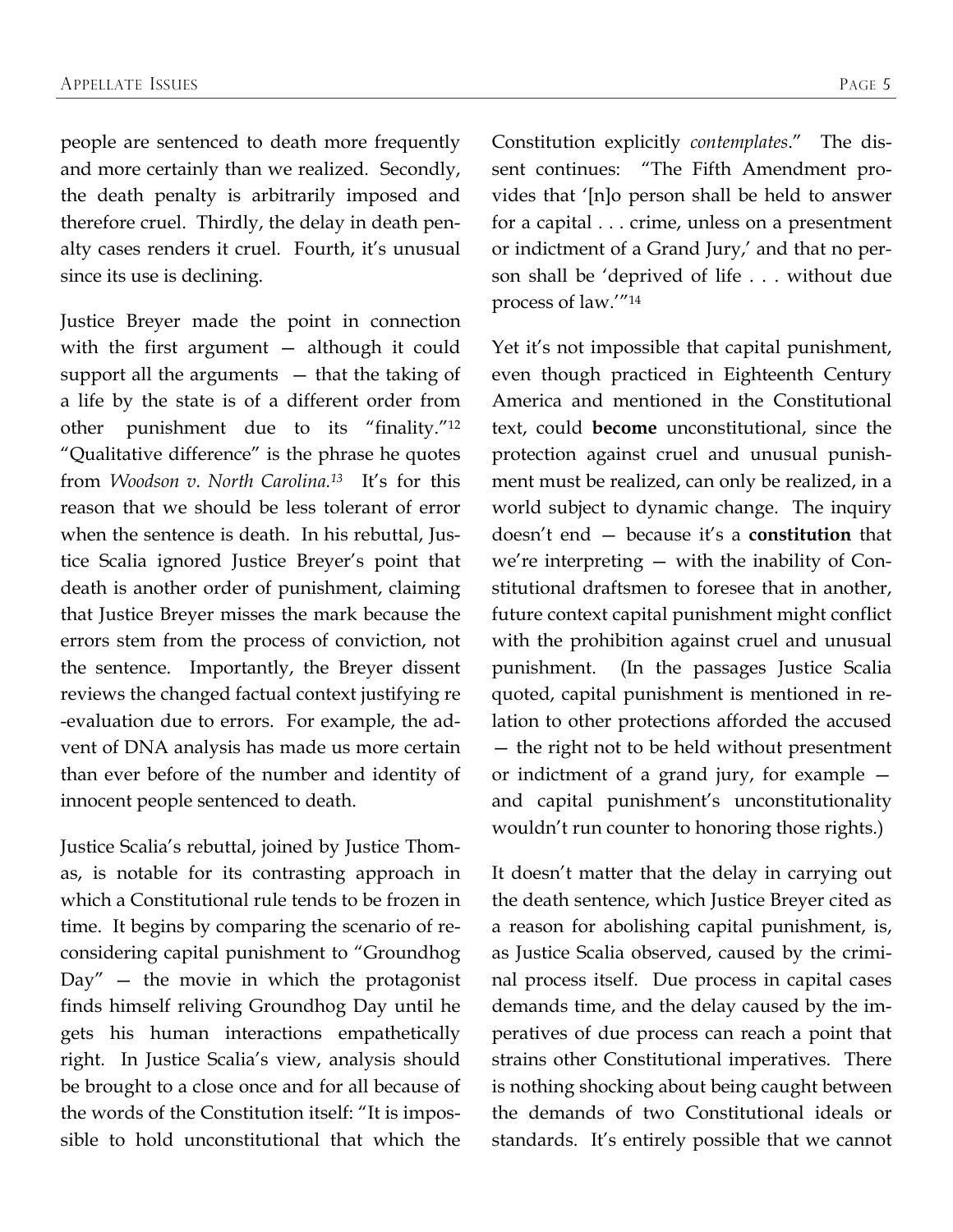— and that it's taken generations for us to discover that we cannot —implement the death penalty while satisfying the mandates of Constitutional guaranties. This idea seems anomalous only if one assumes from the outset that the death penalty **must** be Constitutional.

The majority opinion by Justice Alito follows just this line of thought. The issue the majority confronted was whether use of the available formula for lethal injection was cruel and unusual because it created a risk of a painful death. A crux of Justice Alito's majority opinion reads:

> If States cannot return to any of the "more primitive" methods used in the past [such as the electric chair] and if no drug that meets with the principal dissent's approval is available for use in carrying out a death sentence, the logical conclusion is clear. But we have time and again reaffirmed that capital punishment is not *per se* unconstitutional. [Citations omitted.] We decline to effectively overrule these decisions.15

In other words, since capital punishment is Constitutional (because we decline to overrule decisions saying so), there must be a means of implementing it.

### **Freedoms Unimagined**

The attitude that Constitutional rights are frozen in time and impervious to a changing world is evident in Justice Scalia's repudiation of the statement, from *Trop v. Dulles* (1958), that the cruel and unusual clause "must draw its meaning from the evolving standards of decency that mark the progress of a maturing society." To this principle Justice Scalia attributed "the proliferation of labyrinthine restrictions on capital punishment," delays in execution, and the abandonment of capital punishment in some jurisdictions. 16

Justice Scalia's rejects the *Trop* approach with a refrain commonly invoked to rationalize the denial of rights. In his words, interpreting "cruel and unusual" in light of "the evolving standards … that mark the progress of a maturing society" is "a task for which we are eminently ill suited."<sup>17</sup> The protest of modesty is echoed by Chief Justice Roberts in *Obergefell*: "Just who do we think we are?"18 The answer is self-evident. You know — or should: The Supreme Court, of course.

It's the judiciary's responsibility to interpret the Constitution, and interpretation can only be accomplished, and is only relevant, in the ever evolving present. Judges abdicate responsibility when they back away from interpretation because it seems difficult or open-ended or entails competing values. Rights are affirmed only as they find expression in entirely new contexts, taking on new forms, maybe even becoming "new rights" —depending on how one chooses to parse the word "right" — or, put another way, becoming personal freedoms previously unimagined.

As his profession of modesty suggests, Chief Justice Robert's principal gay marriage dissent fails to accept the judiciary's role of ensuring that new manifestations of freedom become a reality — although it pays rhetorical lip service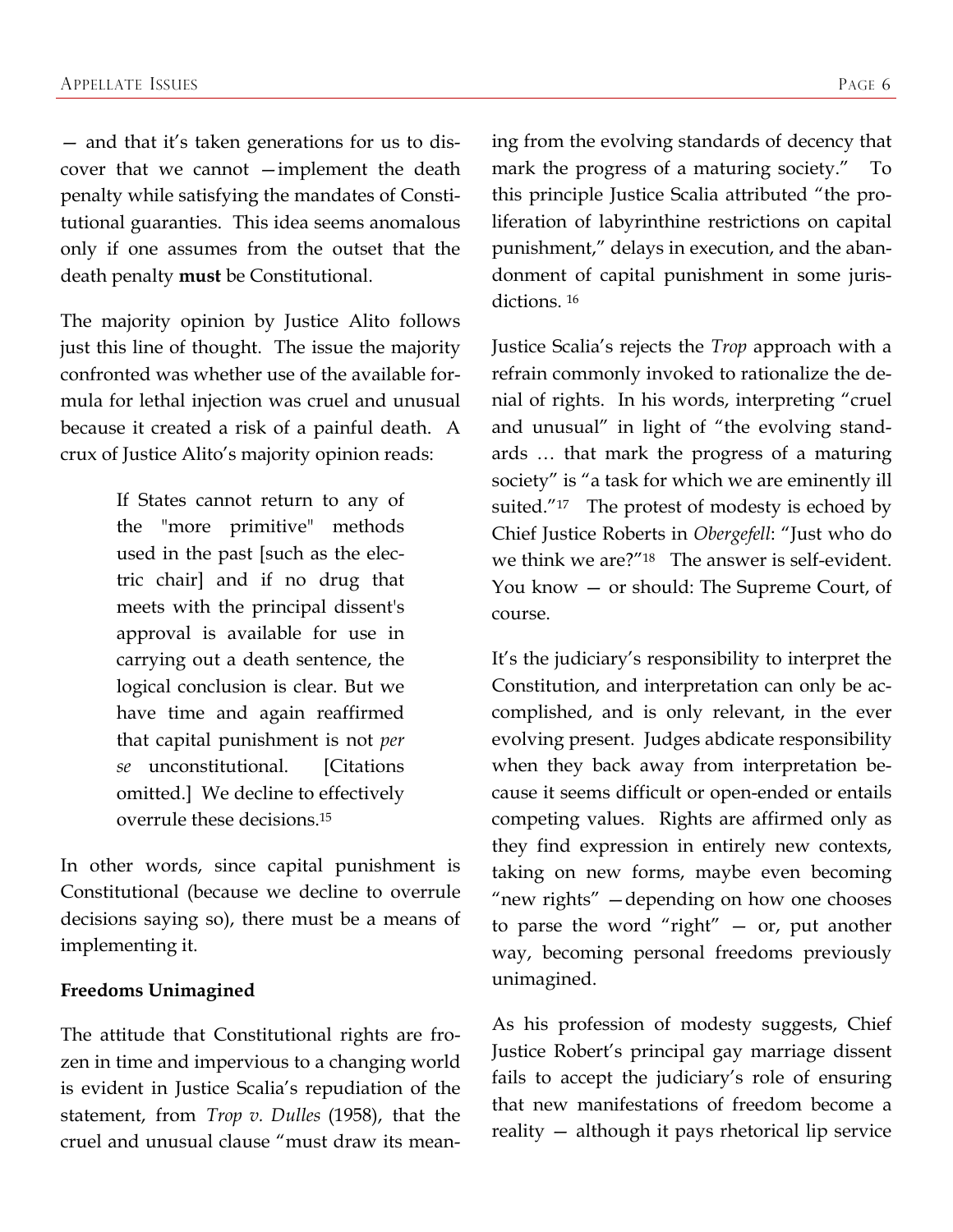to the idea. "I agree with the majority that the 'nature of injustice is that we may not always see it in our own times.' [Citation omitted.] "As petitioner's put it, 'times can be blind.' [Citation omitted.] But to blind yourself to history is both prideful and unwise."19 The shift here, founded on an aversion to pride and an appeal to wisdom —with their religious and philosophic connotations — is incongruous in a dissent that faults the majority for veering from law into morality and philosophy. Chief Justice Roberts' proclaimed agreement that injustice unrecognized in one era may become apparent in another is contradicted by a passage just a few pages earlier; there, he mocks the majority, by quoting it, for relying on "its own 'reasoned judgment,' informed by its 'new insight' into the 'nature of injustice,' which was invisible to all who came before but has become clear as 'we learn [the] meaning' of liberty."20 Ultimately, in Chief Justice Robert's due process analysis, the fact that gay marriage hasn't been historically recognized as a right becomes the basis for continuing not to recognize it.

The dissent is aided in reaching this point by remaining closed to the current plight of the petitioners and of others denied marriage as a matter of law. It considers the issue to be whether gays suing for the rights and privileges of marriage can dictate to a state legislature the "definition" of "marriage" and not an issue concerning the impact on people of the government's disparate treatment of people. Blind to the unfairness imposed on gays, it says nothing about the majority's observation — discussed in Judge Posner's notable Seventh Circuit opinion, and brought to both courts' attention by an amicus brief on behalf of the American Psychological and American Psychiatric Associations, among others — that sexual orientation is immutable, an insight realized in our times, not many years after homosexuality had been pathologized as a "disorder."

The dissent buttresses its position by labelling gay marriage as a "policy" issue, and, of course, "policy" is for the legislature, not the courts. Sadly, it devolves into small-minded turf when it portrays the opponents of gay marriage as victims, taking offense at perceived slights inflicted by the rhetoric of the gay marriage debate; it laments the "… apparent assaults on the character of fairminded people…" opposing gay marriage.21 Certainly, the experience of gays denied marriage—paying inheritance taxes that heterosexual couples don't pay, their children deprived a guardian upon a partner's death, apart from the issue of stigma — is of a different order from the experience of gay marriage opponents participating in debate.

Unlike the dissents, Justice Kennedy's opinion recognizes that new rights will come into existence over time. "… New dimensions of freedom become apparent to new generations, often through perspectives that begin in pleas and protests and then are considered in the political sphere and the judicial process."<sup>22</sup> Following his sentence about injustice being potentially invisible, he recognizes that Constitutional guarantees find their meaning in the context of the once unforeseeable, ever changing present:

> The generations that wrote and ratified the Bill of Rights and Fourteenth Amendment did not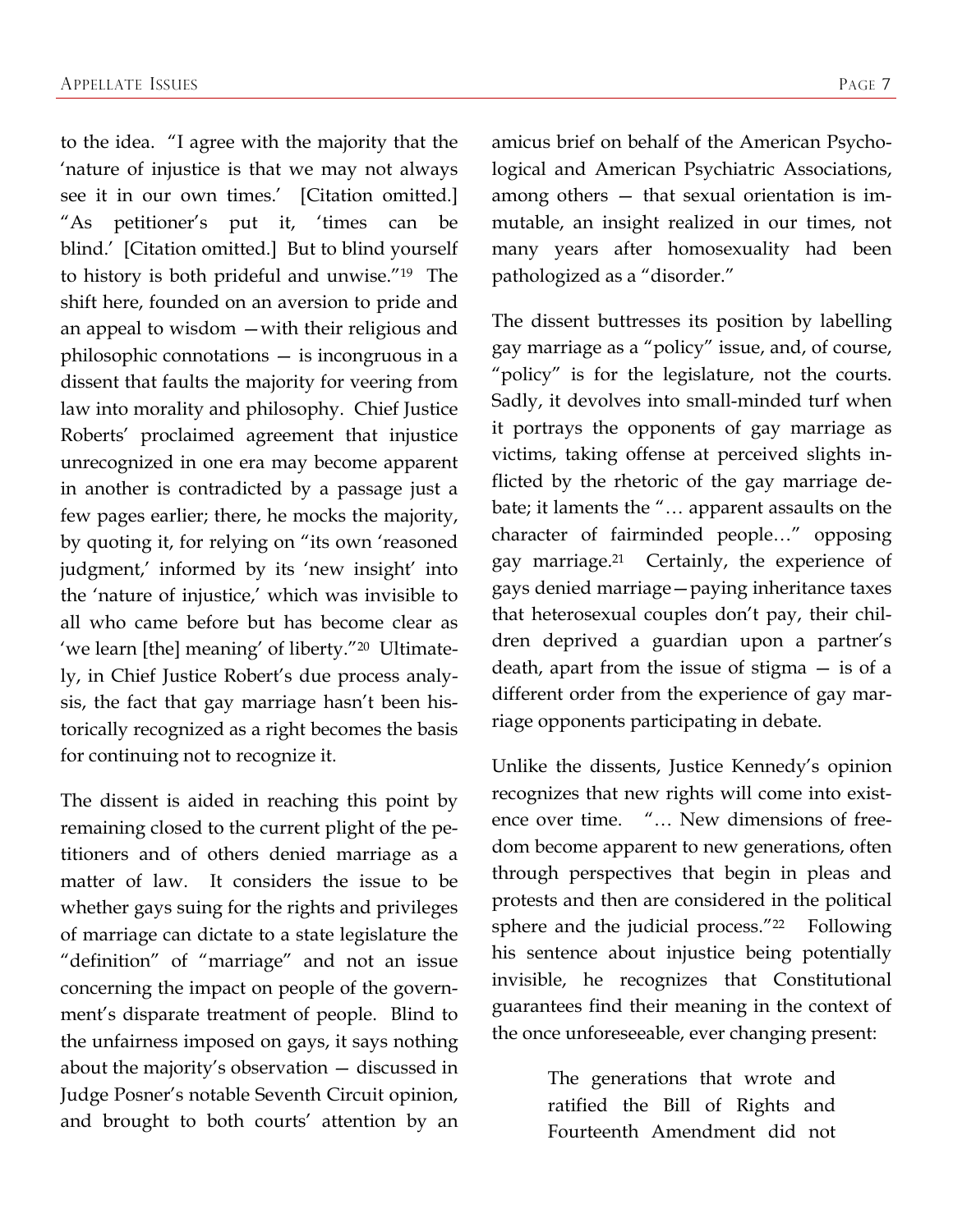presume to know the extent of freedom in all of its dimensions, and so they entrusted to future generations a charter protecting the right of all persons to enjoy liberty as we learn its meaning. When new insight reveals discord between the Constitution's central protections and a received legal stricture, a claim to liberty must be addressed.23

The majority accurately implies that Constitutional interpretation **requires** judicial enforcement of new rights —or, put another way, of new manifestations of rights — for the alternative is paralysis in both interpretation and the enforcement of rights: "If rights were defined by who exercised them in the past, then received practices could serve as their own continued justification and new groups could not invoke rights once denied."24 Rights are derived not just from source documents but from our evolving understanding of political principles and present circumstances: "They rise, too, from a better informed understanding of how Constitutional imperatives define a liberty that remains urgent in our era."25

Judge Posner's opinion, though very different from Justice Kennedy's, agrees that rights must be newly conceived under changing circumstances. It observes that sexual orientation is believed to be not simply immutable but innate in the sense of beyond choice.26 It even offers current hypotheses on how homosexuality is consistent with natural selection.27 Because sexual orientation isn't voluntary, it observes, discrimination based on it is, like racial discrimination, especially stigmatizing.28 It notes the change in litigation concerning the issue since 1972, when the Supreme Court dismissed, for want of a federal question, an appeal from a state supreme court holding that limiting marriage to opposite sex couples did not violate the Constitution; *Baker v. Nelson* was the "dark ages" for such litigation.29 With statistical specifics, it describes adoption by gay couples in today's society, countering the argument that reserving marriage for heterosexuals is justified by the necessity of nurturing children.<sup>30</sup>

### **A beginning**

Not unlike a poem, the Constitution renews its meaning in time. Like inspirational, popphilosophy, it articulates communal aspirations, which, in turn, can only be realized under the circumstances of any given moment.

As Erwin Chemerinsky observes, "… all Justices —liberals and conservatives — are making value choices."31 But the fact that decisions implicate values does not render them extra-legal or the personal preference of a judge. It does not justify retracting into a shell of modesty for fear of venturing into restricted domains. Only by accepting that values are in play and that we're called to actualize them in the world today can we even begin to interpret a constitution.